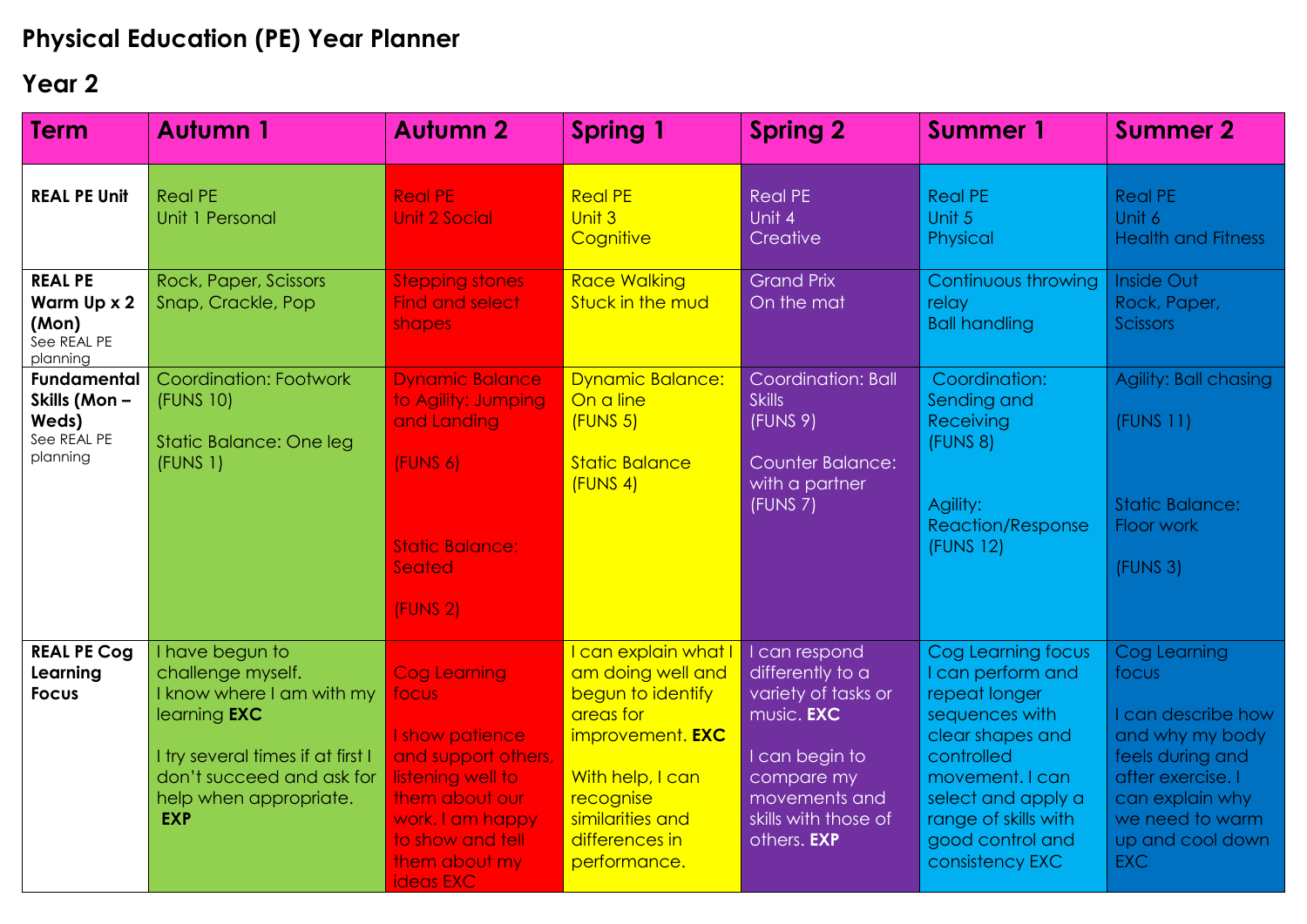|                               | II can follow instructions,<br>practise safely and work<br>on simple tasks by myself.<br><b>WT</b>                                                                                                                                                 | I can help praise<br>and encourage<br>others in their<br>learning EXP<br>I can work sensibly<br>with others, taking<br>turns and sharing<br><b>WT</b>                                                                                                                             | can explain why<br>someone is working<br>or performing well.<br><b>EXP</b><br><u>l can name some</u><br>things I am good<br>at.<br>I can understand<br>and follow simple<br>rules. WT                            | I can explore and<br>describe different<br>movements. WT                                                                                                                                    | I can perform a<br>range of skills with<br>some control and<br>consistency. I can<br>perform a sequence<br>of movements with<br>some changes in<br>level, direction or<br>speed EXP<br>I can perform a<br>single skill or<br>movement with<br>some control. I can<br>perform a small<br>range of skills and<br>link two movements<br>together WT | I can say how my<br>body feels before,<br>during and after<br>exercise. I use<br>equipment<br>appropriately and<br>move and land<br>safely EXP<br>am aware of why<br>exercise is<br>important for good<br>health WT                                              |
|-------------------------------|----------------------------------------------------------------------------------------------------------------------------------------------------------------------------------------------------------------------------------------------------|-----------------------------------------------------------------------------------------------------------------------------------------------------------------------------------------------------------------------------------------------------------------------------------|------------------------------------------------------------------------------------------------------------------------------------------------------------------------------------------------------------------|---------------------------------------------------------------------------------------------------------------------------------------------------------------------------------------------|--------------------------------------------------------------------------------------------------------------------------------------------------------------------------------------------------------------------------------------------------------------------------------------------------------------------------------------------------|------------------------------------------------------------------------------------------------------------------------------------------------------------------------------------------------------------------------------------------------------------------|
| <b>Traditional PE</b>         | <b>Balls skills</b>                                                                                                                                                                                                                                | <b>Real Gym (Social)</b>                                                                                                                                                                                                                                                          | <b>Tag Ruby</b>                                                                                                                                                                                                  | <b>Real Dance (Health</b>                                                                                                                                                                   | <b>Ball skills/agility</b>                                                                                                                                                                                                                                                                                                                       | <b>Athletics</b>                                                                                                                                                                                                                                                 |
| (Thursday)                    | (catching/throwing/passing)                                                                                                                                                                                                                        |                                                                                                                                                                                                                                                                                   |                                                                                                                                                                                                                  | and Fitness)                                                                                                                                                                                | (Kwik Cricket)                                                                                                                                                                                                                                                                                                                                   |                                                                                                                                                                                                                                                                  |
|                               | <b>Basketball</b>                                                                                                                                                                                                                                  |                                                                                                                                                                                                                                                                                   |                                                                                                                                                                                                                  |                                                                                                                                                                                             |                                                                                                                                                                                                                                                                                                                                                  |                                                                                                                                                                                                                                                                  |
| Sequence of<br><b>Lessons</b> | L1: To move into space<br>L2: To move with a ball.<br>L3: To boune, roll, and<br>carry a ball.<br>L4: To throw and catch a<br>ball with others<br>L5: To move towards a<br>goal to defend it.<br>L6: To compete against<br>others trying to scare. | L1: Learn points<br>and patches<br>balances<br>L2: Explore point<br>and patch<br>balances using low<br>apparatus.<br>L3: Explore point<br>and patch<br>balances using<br>large apparatus<br>L4: Learn more<br>complex travelling<br>movements using<br>feet, adding<br>variety by | L1: To hold and<br>move with a rugby<br>ball<br>L2: To pass the ball<br>pointing the nose<br>of the ball<br>L3: To pass<br>accurately to a<br>partner<br>L4: To run with the<br>ball<br>L5: To paly tag<br>games | L1: To form solo<br>shapes.<br>L2: To form shapes<br>with a partner<br>L3: To form solo<br>circles<br>L4: To form partner<br>circles<br>L5: Artistry<br>abstractions<br>L6: Artistry making | L1: To move a ball<br>L2: To throw a ball at<br>a target<br>L3: To catch a ball<br>L4: To hit a ball<br>L5: To work with<br>others<br>L6: To compete<br>against others                                                                                                                                                                           | L1: Move into<br>space<br>L2: To control your<br>body and<br>equipment when<br>throwing, running<br>and jumping<br>L3: To land safely<br>when jumping<br>L4: To run and jump<br>on the balls of your<br>feet<br>L5: To show a<br>correct pull throw<br>technique |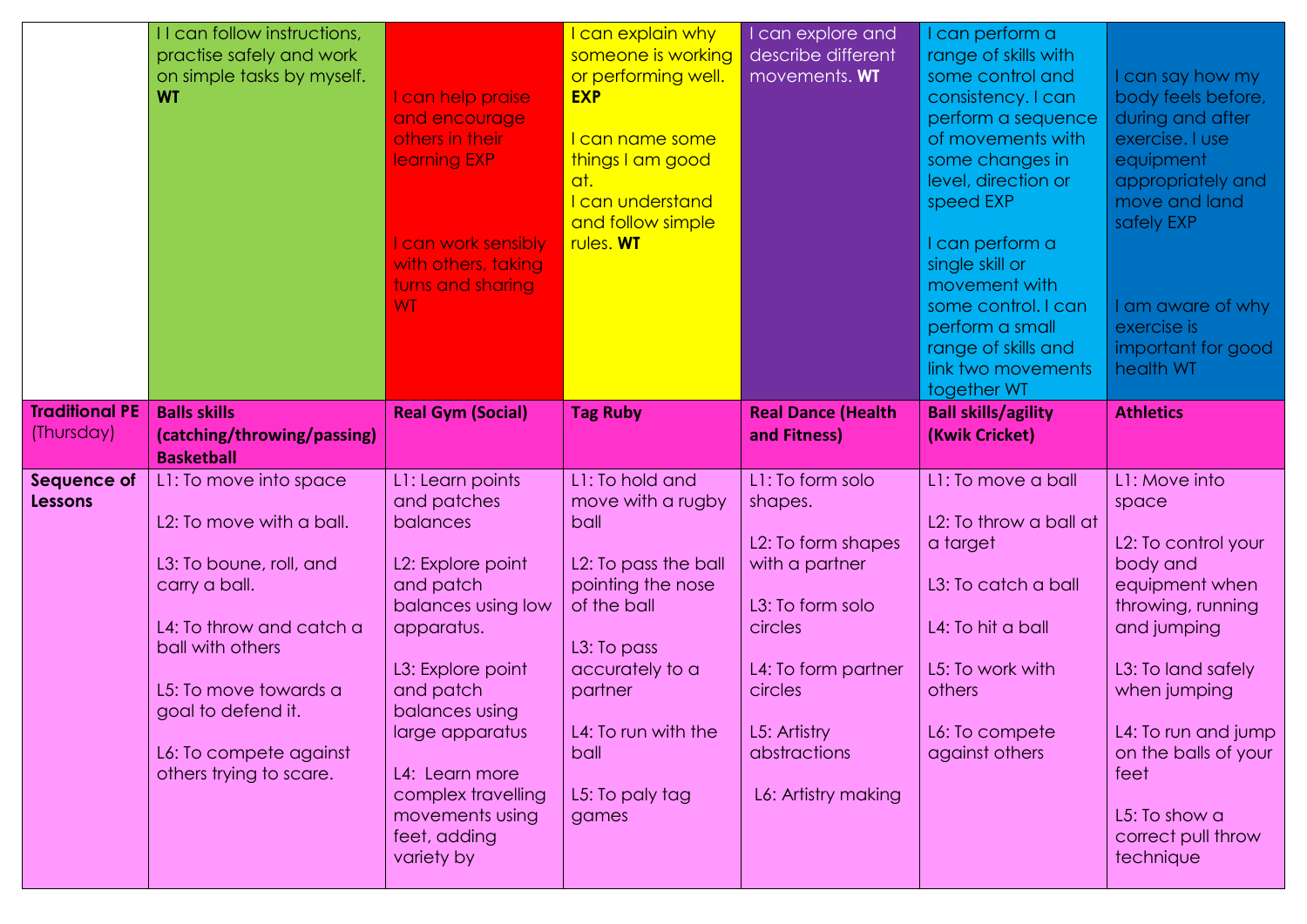|                                                            |                                                                                                                                                                                                                                                                                                       | combining with<br>hand apparatus<br>L5: Explore more<br>complex travelling<br>movements using<br>low apparatus<br>L6: Explore more<br>complex travelling<br>movements using<br>large apparatus:                                                                                                                                                      | L6: To try score<br>goals by getting<br>past opponents.                                                                                                                                                                                                                                                                                                 |                                                                                                                                                                                                                                                                                                                                              |                                                                                                                                                                                                                                                                                                                                                                                                          | L6: To compete<br>against yourself<br>and others.                                                                                                                                                                                                                                                                                                           |
|------------------------------------------------------------|-------------------------------------------------------------------------------------------------------------------------------------------------------------------------------------------------------------------------------------------------------------------------------------------------------|------------------------------------------------------------------------------------------------------------------------------------------------------------------------------------------------------------------------------------------------------------------------------------------------------------------------------------------------------|---------------------------------------------------------------------------------------------------------------------------------------------------------------------------------------------------------------------------------------------------------------------------------------------------------------------------------------------------------|----------------------------------------------------------------------------------------------------------------------------------------------------------------------------------------------------------------------------------------------------------------------------------------------------------------------------------------------|----------------------------------------------------------------------------------------------------------------------------------------------------------------------------------------------------------------------------------------------------------------------------------------------------------------------------------------------------------------------------------------------------------|-------------------------------------------------------------------------------------------------------------------------------------------------------------------------------------------------------------------------------------------------------------------------------------------------------------------------------------------------------------|
| <b>Fitness Friday</b><br>Links to 5 ways<br>to well-being. | Wk 1 - Skipping<br>Wk 2 - climbing wall<br>Wk 3 - Cosmic yoga<br>Wk 4 - Super movers / go<br>noodle<br>Wk 5 - Relay races<br>Wk $6$ – circuit training                                                                                                                                                | Wk 1 - Skipping<br>Wk 2 - climbing wall<br>Wk 3 - Cosmic yoga<br>Wk 4 - Super movers<br>/ go noodle<br>Wk $5 -$ Relay races<br>Wk $6$ – circuit training                                                                                                                                                                                             | Wk 1 - Skipping<br>Wk 2 - climbing wall<br>Wk 3 - Cosmic yoga<br>Wk 4 - Super movers<br>/ go noodle<br>Wk 5 - Relay races<br>Wk 6 - circuit training                                                                                                                                                                                                    | Wk 1 - Skipping<br>Wk 2 - climbing wall<br>Wk 3 - Cosmic yoga<br>Wk 4 - Super movers<br>/ go noodle<br>Wk $5 -$ Relay races<br>Wk $6$ – circuit training                                                                                                                                                                                     | Wk 1 - Skipping<br>Wk 2 - climbing wall<br>Wk 3 - Cosmic yoga<br>Wk 4 - Super movers /<br>go noodle<br>Wk $5 -$ Relay races<br>Wk 6 - circuit training                                                                                                                                                                                                                                                   | Wk 1 - Bikes and<br>Scooters<br>Wk 2 - Bleep Test<br>$Wk$ 3 – Yoga<br>Wk 4 - Joe Wicks<br>Cardio<br>Wk 5 - Relay Races<br>Wk $6 -$ Skip to Be Fit                                                                                                                                                                                                           |
| <b>Vocabulary</b>                                          | <b>REAL PE + Traditional:</b><br>balance, coordination,<br>agility, fluency, control,<br>praise, patience,<br>encourage, cooperate,<br>persevere, challenge,<br>practice, success<br><b>Basketball:</b><br>Basketball, hoops,<br>bounce, catch, shooting,<br>scoring, Teamwork,<br>passing, dribbling | <b>REAL PE +</b><br><b>Traditional:</b><br>balance,<br>coordination,<br>agility, fluency,<br>control, praise,<br>patience,<br>encourage,<br>cooperate,<br>sequences,<br>express, tactics,<br>rules, versions, link<br><b>Real Gym:</b><br>Points<br>Patches<br><b>Balances</b><br>Apparatus<br><b>Travelling</b><br>Movement<br>Combining<br>explore | <b>REAL PE +</b><br><b>Traditional:</b><br>balance,<br>coordination,<br>agility, fluency,<br>control, praise,<br>patience,<br>encourage,<br>cooperate, tactics,<br>attacking,<br>defending,<br>similarities,<br>differences<br>Improvement<br>Performance<br><b>rules</b><br>Tag Rugby:<br>Tag rugby<br><b>Belts</b><br><b>Target</b><br>Catch<br>Space | <b>REAL PE +</b><br><b>Traditional:</b><br>balance,<br>coordination,<br>agility, fluency,<br>control, praise,<br>patience,<br>encourage,<br>cooperate,<br>sequences, roll,<br>movement<br><b>Real Dance:</b><br><b>Standing shapes</b><br>Floor shapes<br>4,3, and 2 points of<br>contact<br>Turn, jump, step,<br>spiral<br>Explore movement | <b>REAL PE +</b><br>Traditional: balance,<br>coordination, agility,<br>fluency, control,<br>praise, patience,<br>encourage,<br>cooperate, tension,<br>flow, sequences,<br>link, repeat,<br>consistency, level,<br>speed, direction<br><b>Quik Cricket:</b><br><b>Throwing</b><br><b>Batting</b><br>Fielding<br>Catching<br>Explore the game<br>Experiment<br>Striking<br>Long barrier<br><b>Teamwork</b> | <b>REAL PE +</b><br><b>Traditional:</b><br>balance,<br>coordination,<br>agility, fluency,<br>control, praise,<br>patience,<br>encourage,<br>cooperate, fitness,<br>exercise, healthy,<br>monitor, warm up,<br>cool down,<br><b>Athletics:</b><br><b>Throwing</b><br>Running<br>Jumping<br>Personal best<br>Speed<br>Competition<br>Races<br><b>Distance</b> |